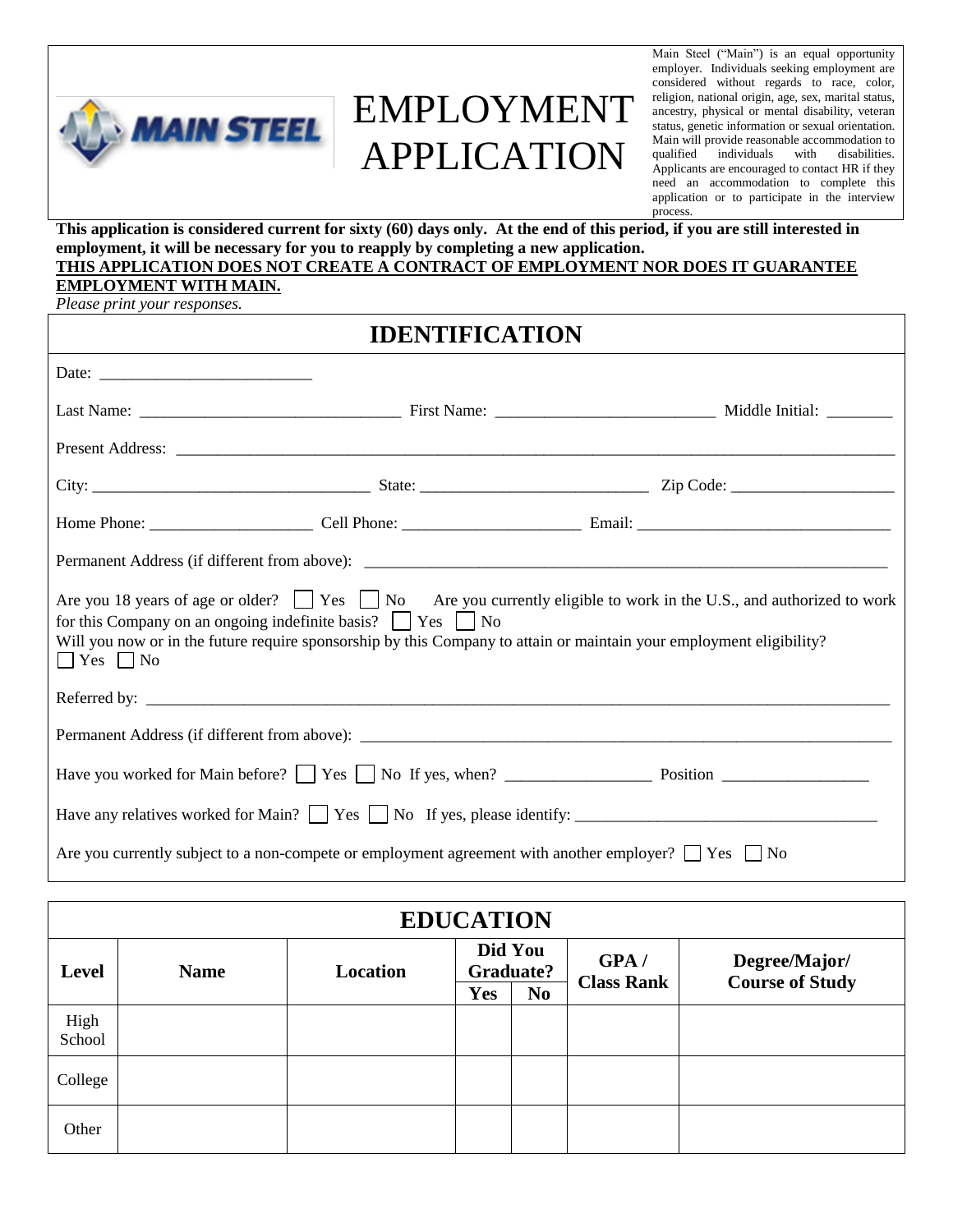| Other                                                |                                                      |                                               |                           |  |  |                                |                                                                                                                              |  |  |
|------------------------------------------------------|------------------------------------------------------|-----------------------------------------------|---------------------------|--|--|--------------------------------|------------------------------------------------------------------------------------------------------------------------------|--|--|
|                                                      | In Case of Emergency Notify:                         |                                               |                           |  |  | Phone:                         |                                                                                                                              |  |  |
|                                                      |                                                      |                                               | PRIOR EMPLOYMENT          |  |  |                                |                                                                                                                              |  |  |
|                                                      |                                                      | <u> 1980 - Jan Samuel Barbara, poeta esta</u> | performed as a volunteer. |  |  |                                | List employment information for your last three employers, beginning with the most recent. You may include any verified work |  |  |
| Employer #1                                          |                                                      |                                               |                           |  |  |                                |                                                                                                                              |  |  |
|                                                      |                                                      |                                               |                           |  |  |                                |                                                                                                                              |  |  |
|                                                      |                                                      |                                               |                           |  |  |                                |                                                                                                                              |  |  |
|                                                      |                                                      |                                               |                           |  |  |                                |                                                                                                                              |  |  |
|                                                      |                                                      |                                               |                           |  |  |                                |                                                                                                                              |  |  |
|                                                      |                                                      |                                               |                           |  |  |                                |                                                                                                                              |  |  |
|                                                      | May Main contact this employer? $\Box$ Yes $\Box$ No |                                               |                           |  |  |                                |                                                                                                                              |  |  |
| Employer #2                                          |                                                      |                                               |                           |  |  |                                |                                                                                                                              |  |  |
|                                                      |                                                      |                                               |                           |  |  |                                |                                                                                                                              |  |  |
|                                                      |                                                      |                                               |                           |  |  |                                |                                                                                                                              |  |  |
|                                                      |                                                      |                                               |                           |  |  |                                |                                                                                                                              |  |  |
|                                                      |                                                      |                                               |                           |  |  |                                |                                                                                                                              |  |  |
|                                                      |                                                      |                                               |                           |  |  |                                |                                                                                                                              |  |  |
|                                                      | May Main contact this employer? $\Box$ Yes $\Box$ No |                                               |                           |  |  |                                |                                                                                                                              |  |  |
| Employer $# 3$                                       |                                                      |                                               |                           |  |  |                                |                                                                                                                              |  |  |
|                                                      |                                                      |                                               |                           |  |  |                                |                                                                                                                              |  |  |
|                                                      |                                                      |                                               |                           |  |  |                                |                                                                                                                              |  |  |
|                                                      |                                                      |                                               |                           |  |  |                                |                                                                                                                              |  |  |
|                                                      |                                                      |                                               |                           |  |  |                                |                                                                                                                              |  |  |
|                                                      |                                                      |                                               |                           |  |  |                                |                                                                                                                              |  |  |
| May Main contact this employer? $\Box$ Yes $\Box$ No |                                                      |                                               |                           |  |  |                                |                                                                                                                              |  |  |
|                                                      |                                                      |                                               | <b>MILITARY SERVICE</b>   |  |  |                                |                                                                                                                              |  |  |
| <b>Branch</b>                                        | Dates of Active Duty<br>From                         | To                                            |                           |  |  | <b>Highest Rank and Duties</b> |                                                                                                                              |  |  |
|                                                      |                                                      |                                               |                           |  |  |                                |                                                                                                                              |  |  |
|                                                      |                                                      |                                               |                           |  |  |                                |                                                                                                                              |  |  |
|                                                      |                                                      |                                               |                           |  |  |                                |                                                                                                                              |  |  |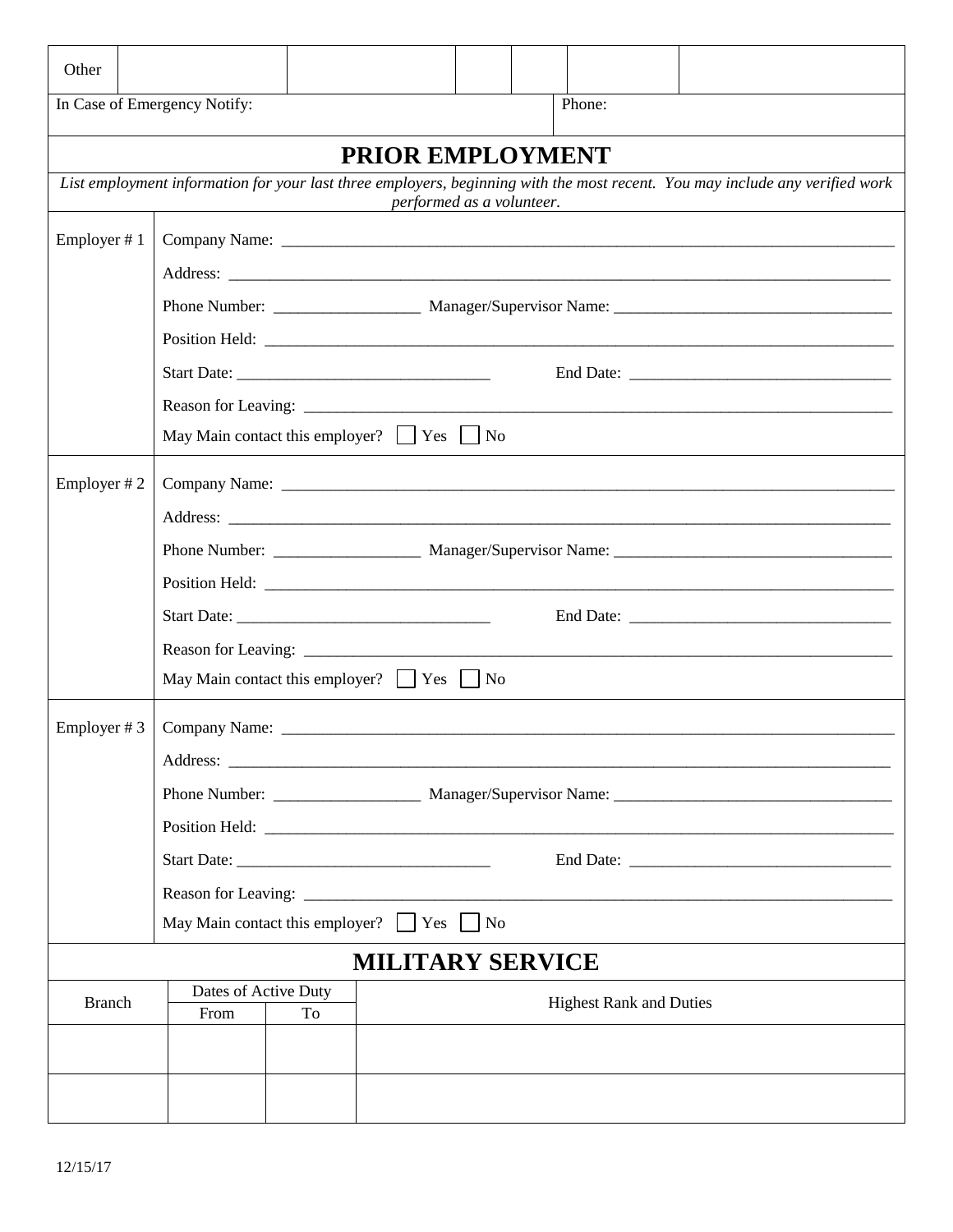### **EMPLOYMENT DESIRED**

| EMILLO LIMENT DESINED                                                                                                                                                                                                                            |  |  |  |  |  |
|--------------------------------------------------------------------------------------------------------------------------------------------------------------------------------------------------------------------------------------------------|--|--|--|--|--|
|                                                                                                                                                                                                                                                  |  |  |  |  |  |
|                                                                                                                                                                                                                                                  |  |  |  |  |  |
| Are you willing to work overtime? $\Box$ Yes $\Box$ No Are you willing to work weekends? $\Box$ Yes $\Box$ No                                                                                                                                    |  |  |  |  |  |
| Are you willing to work any shift? $\Box$ Yes $\Box$ No                                                                                                                                                                                          |  |  |  |  |  |
| Second Shift   Third Shift<br>If no, what shifts are you willing to work? $\Box$ First Shift<br>$\mathbf{I}$                                                                                                                                     |  |  |  |  |  |
|                                                                                                                                                                                                                                                  |  |  |  |  |  |
|                                                                                                                                                                                                                                                  |  |  |  |  |  |
| Job-Related Professional or Technical Organization Memberships (excluding any organization that would indicate the race,                                                                                                                         |  |  |  |  |  |
|                                                                                                                                                                                                                                                  |  |  |  |  |  |
|                                                                                                                                                                                                                                                  |  |  |  |  |  |
|                                                                                                                                                                                                                                                  |  |  |  |  |  |
| Note: Main complies with the Americans with Disabilities Act and state disability laws and will strive to implement measures<br>needed to reasonably accommodate qualified applicants and employees to perform the essential functions of a job. |  |  |  |  |  |

### **LICENSES AND CERTIFICATES**

| (Any type of license or certification, for example driver's license or forklift, etc.)            |  |  |  |  |  |
|---------------------------------------------------------------------------------------------------|--|--|--|--|--|
| Do you have a license or certificate for the position desired? $\vert \vert$ Yes $\vert \vert$ No |  |  |  |  |  |
|                                                                                                   |  |  |  |  |  |
|                                                                                                   |  |  |  |  |  |
| Has the license or certificate been suspended or revoked at any time? $\Box$ Yes $\Box$ No        |  |  |  |  |  |
| If yes, please specify the grounds, date of action and the date of reinstatement:                 |  |  |  |  |  |
|                                                                                                   |  |  |  |  |  |
|                                                                                                   |  |  |  |  |  |
|                                                                                                   |  |  |  |  |  |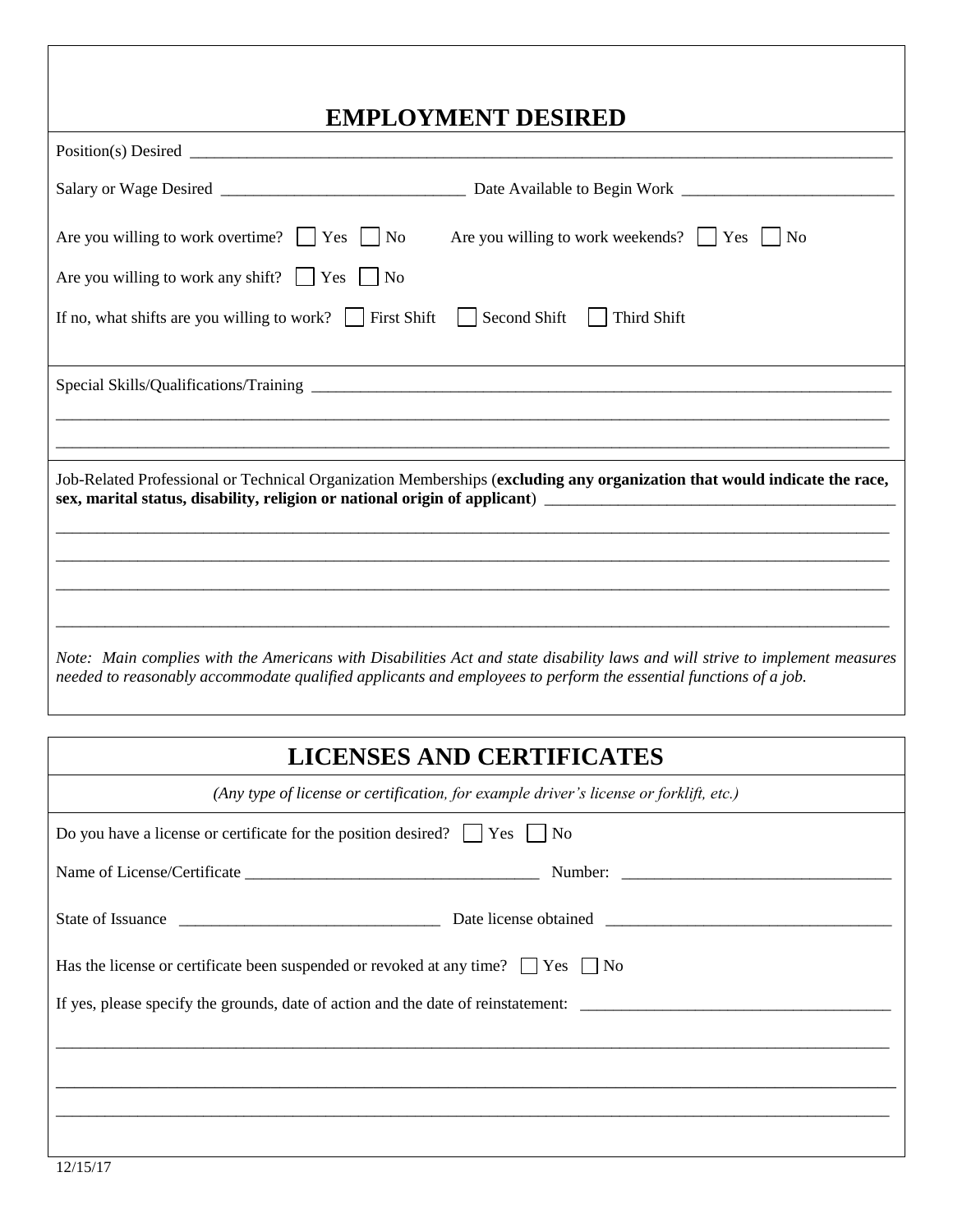| <b>REFERENCES</b>                      |                       |                     |              |                     |  |  |  |
|----------------------------------------|-----------------------|---------------------|--------------|---------------------|--|--|--|
| List at least two business references. |                       |                     |              |                     |  |  |  |
| Name                                   | Address               | <b>Phone Number</b> | Relationship | Years<br>Acquainted |  |  |  |
|                                        |                       |                     |              |                     |  |  |  |
|                                        |                       |                     |              |                     |  |  |  |
|                                        |                       |                     |              |                     |  |  |  |
| May we contact references?             | Yes<br>N <sub>o</sub> |                     |              |                     |  |  |  |

#### **AUTHORIZATION:**

*Please fully read and understand the text below, initial separately at each paragraph, and date and sign at the bottom:*

1. I acknowledge and attest that I have completed this application for employment personally and that all the answers supplied in this application are complete and accurate. I acknowledge and attest that I have not intentionally omitted or failed to disclose any data that may reduce my prospects for employment with Main. I acknowledge, attest and agree that any omission or failure to disclose relevant information shall cause Main to reject the application or, if I am hired, immediately terminate my employment, no matter how much time has passed before Main learns such information.

2. Main is a drug-free workplace. All applicants will be tested for the presence of drugs prior to hire. Any applicant who refuses to submit to drug testing, refuses to sign the consent form, fails to appear for testing, tampers with a test, or fails to pass the preemployment confirmatory drug test will not be hired and, unless otherwise required by law, will be ineligible for hire. Any offer of employment is a conditional offer of employment pending successful completion of a drug screening.

3. Except for any current or previous employers for whom I checked "no," I authorize Main to research and investigate, through the references I have supplied and any other lawful channel, my employment history, education, skills, performance records, background and any other matter related to my qualifications for the position applied for. I similarly authorize the references I have supplied to disclose to Main – and without any notice to me of such disclosure – any and all reports, transcripts, letters and other records and documents related to my past work, education and any other matter related to my qualifications for employment. Further, I hereby release Main, all my past and present employers, all my past educational institutions and all other individuals, corporations, partnerships and organizations from any and all claims, demands, and/or suits relating to such disclosure.

4. I acknowledge and agree that nothing in this application and nothing in communications between me and company representatives or associates during the application, interview and/or testing process is intended to create an offer of employment or a contract of employment between Main and me. I further acknowledge and agree that if hired by Main, nothing in this application and nothing in communications between Main representatives or associates and me during the application, interview and/or testing process and nothing in my employment is intended to create or should be construed to create anything other than employment for no definite or determinable period and employment that may be terminated by either Main or me at any time, for any reason or no reason at all and without prior notice. I further acknowledge that if offered employment, my employment will be at-will and no promises or representations contrary to the employment at-will relationship will be binding on Main unless stated in writing and signed by an authorized Main representative.

5. From time to time, as an employee of Main, I may be informed of confidential affairs of Main, such as "know how", trade secrets, inventions, research projects, plans for the future of Main and others: I hereby agree to refrain from disclosing said affairs to other than Main employees authorized to receive such information, so long as the affairs remain confidential, both during and after my employment with Main.

6. I agree that all inventions made or improved by me during my employment with Main belong to Main and I agree that I will: (a) Promptly disclose the inventions to Main; (b) Assign and sign all papers required to assign to Main without additional compensation, the entire rights to the inventions for the United States and all foreign countries; and (c) Give testimony, without expense to me, as requested by Main relating to said inventions. "Inventions" as used herein means all Inventions or improvements conceived or made by me (the employee) during my employment with Main. It does not apply to an invention for which no equipment, supplies, facility or trade secret information of Main was used and which was developed entirely on my own time, unless the invention relates to the business of Main or to Main's actual or demonstrably anticipated research or development, or the invention results from any work performed by me for Main.